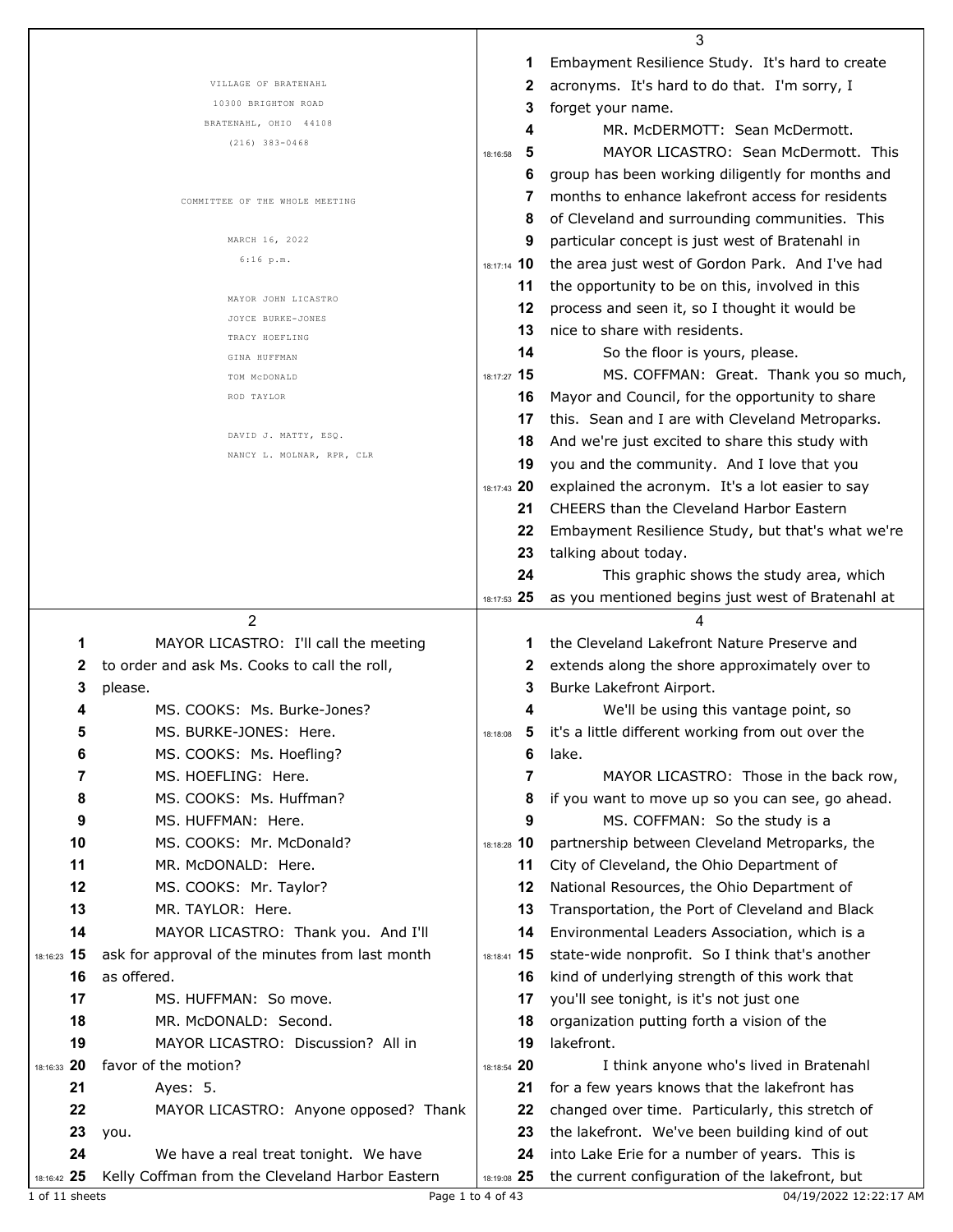|               | 5                                                                                   |                   | 7                                                                                                  |
|---------------|-------------------------------------------------------------------------------------|-------------------|----------------------------------------------------------------------------------------------------|
| 1             | it really used to look like that darkest green                                      | 1                 | habitat, beneficial use of dredge, improving                                                       |
| 2             | color on that image. So over the years we built                                     | 2                 | access.                                                                                            |
| 3             | out for various efforts. And what we're left                                        | 3                 | And there is an economic component to                                                              |
| 4             | with is really kind of an engineered hardened                                       | 4                 | it. We reached out to agencies doing work in the                                                   |
| 5<br>18:19:26 | edge. So it's kind of grass, steel bulkhead,                                        | 5<br>18:21:50     | area, stakeholders in the area. I have little                                                      |
| 6             | water. And what the study is really trying to do                                    | 6                 | cards that have our website. We have an open                                                       |
| 7             | is make that kind of a much more dynamic and                                        | 7                 | comment form still, so I don't know if you want                                                    |
| 8             | enriched etched in stone.                                                           | 8                 | to pass these around. But we're still in the                                                       |
| 9             | So that lakefront, as I mentioned, the                                              | 9                 | process of listening to the community.                                                             |
| 18:19:41 10   | grass and steel bulkhead doesn't really provide a                                   | 18:22:06 10       | And over the length of the project, we                                                             |
| 11            | lot of habitat opportunities. We know that I-90                                     | 11                | had kind of, you know, four grounds of                                                             |
| 12            | is critical infrastructure that is repeatedly                                       | 12                | engagement. And that included community surveys.                                                   |
| 13            | impacted by waves coming off the lake. Has                                          | 13                | We posted videos on our website. We really look                                                    |
| 14            | anyone ever witnessed that one? And you know,                                       | 14                | to use tools that were kind of accessible at home                                                  |
| 18:19:59 15   | we're fortunate to have some trails along the                                       | 18:22:24 15       | and online and then we did some in-person                                                          |
| 16            | lakefront, but that experience is less than                                         | 16                | engagement. And that was probably some of the                                                      |
| 17            | ideal. The times you have waves crashing on one                                     | 17                | most rewarding. We advertise tours, we register                                                    |
| 18            | side and interstate traffic directly adjacent.                                      | 18                | folks, and have people wear masks and socially                                                     |
| 19            | And then just the condition of that lakefront                                       | 19                | distance because during COVID, but just had some                                                   |
| 18:20:12 20   | with all the energy coming off the lake and the                                     | 18:22:40 20       | one-on-one conversations and hear ideas.                                                           |
| 21            | hardened edge.                                                                      | 21                | Again, focusing those ideas in kind of                                                             |
| 22            | So the other opportunity we really see                                              | 22                | these three buckets of environment, economy, and                                                   |
| 23            | in that study area is the lake is such an                                           | 23                | community. This is just a little bit about the                                                     |
| 24            | underutilized asset that we think if we make                                        | 24                | overall process where we really cast a wide net                                                    |
| 18:20:26 25   | improvements, they're going to deliver benefits                                     | 18:22:54 25       | of a lot of different ideas and had the community                                                  |
|               | Molnar Reporting Services, LLC<br>(440) 340-6161                                    |                   | Molnar Reporting Services, LLC<br>(440) 340-6161                                                   |
|               |                                                                                     |                   |                                                                                                    |
| 1             | in multiple arenas and really help the<br>surrounding community. That's what really | 1                 | vote and help us prioritize. And then we took<br>those priority features and really fitted them to |
| 2<br>3        | brought that partnership together. We have a lot                                    | 2<br>3            | the site and worked through a couple of different                                                  |
| 4             | of overlapping goals. You know, the City of                                         | 4                 | layouts to result in the current design.                                                           |
| 5.            | Cleveland is really interested in access,                                           | 5                 | So, again, this is the current                                                                     |
| 18:20:39<br>6 | connectivity and a more vibrant adjacent                                            | 18:23:10<br>6     | condition. This is what CHEERS proposes, which                                                     |
| 7             | neighborhood.                                                                       | 7                 | is roughly about a 75-acre expansion of park                                                       |
| 8             | The Department of National Resources is                                             | 8                 | space north of I-90 into the lake. And by                                                          |
| 9             | completely on board with expanding habitat. ODOT                                    | 9                 | configuring it in this manner, we're able to                                                       |
| 18:20:51 10   | obviously has Interstate 90 and want to protect                                     | 18:23:24 10       | create a protected cove where it will be quiet.                                                    |
| 11            | the infrastructure. Cleveland Metro Parks expand                                    | 11                | There won't be huge waves crashing across the                                                      |
| 12            | the parks. Black American Leaders increasing                                        | 12                | interstate or prohibiting people from interacting                                                  |
| 13            | access and equity. The Port of Cleveland, you                                       | 13                | with the lake. And it really benefits in                                                           |
| 14            | know, part of their role with overseeing the                                        | 14                | multiple areas.                                                                                    |
| 18:21:07 15   | maintenance of the federal ship channel, that                                       | 18:23:40 15       | So I'll show a few more images. Showing                                                            |
| 16            | results in dredge every year. And that dredge                                       | 16                | the access, the north/south access from                                                            |
| 17            | material needs to have a place where it can be                                      | 17                | communities to the lake, but another real focus                                                    |
| 18            | placed. And so this plan actually will                                              | 18                | is that east/west access from the lakefront to                                                     |
| 19            | accommodate beneficial use of dredge material.                                      | 19                | downtown and really building on that. So this is                                                   |
| 18:21:23 20   | Really the correspond of the plan has                                               | 18:23:59 20       | one area we're calling the Gordon Hills where it                                                   |
| 21            | been the community. We've done extensive                                            | 21                | will be built up and can accommodate year-round                                                    |
| 22            | community engagement and really wanting to hear                                     | 22                | activities.                                                                                        |
| 23            | not just what our ideas are for the lakefront,                                      | 23                | There's our habitat loop with taking                                                               |
| 24            | but what the community would like to see. So                                        | 24                | advantage of that protected shoreline by the                                                       |
| 18:21:36 25   | that work is going to really focus in, again, the                                   | 18:24:11 25       | outer aisle, we can really create wetlands,                                                        |
|               | Molnar Reporting Services, LLC<br>(440) 340-6161                                    |                   | Molnar Reporting Services, LLC<br>(440) 340-6161                                                   |
|               | 04/19/2022 12:22:17 AM                                                              | Page 5 to 8 of 43 | 2 of 11 sheets                                                                                     |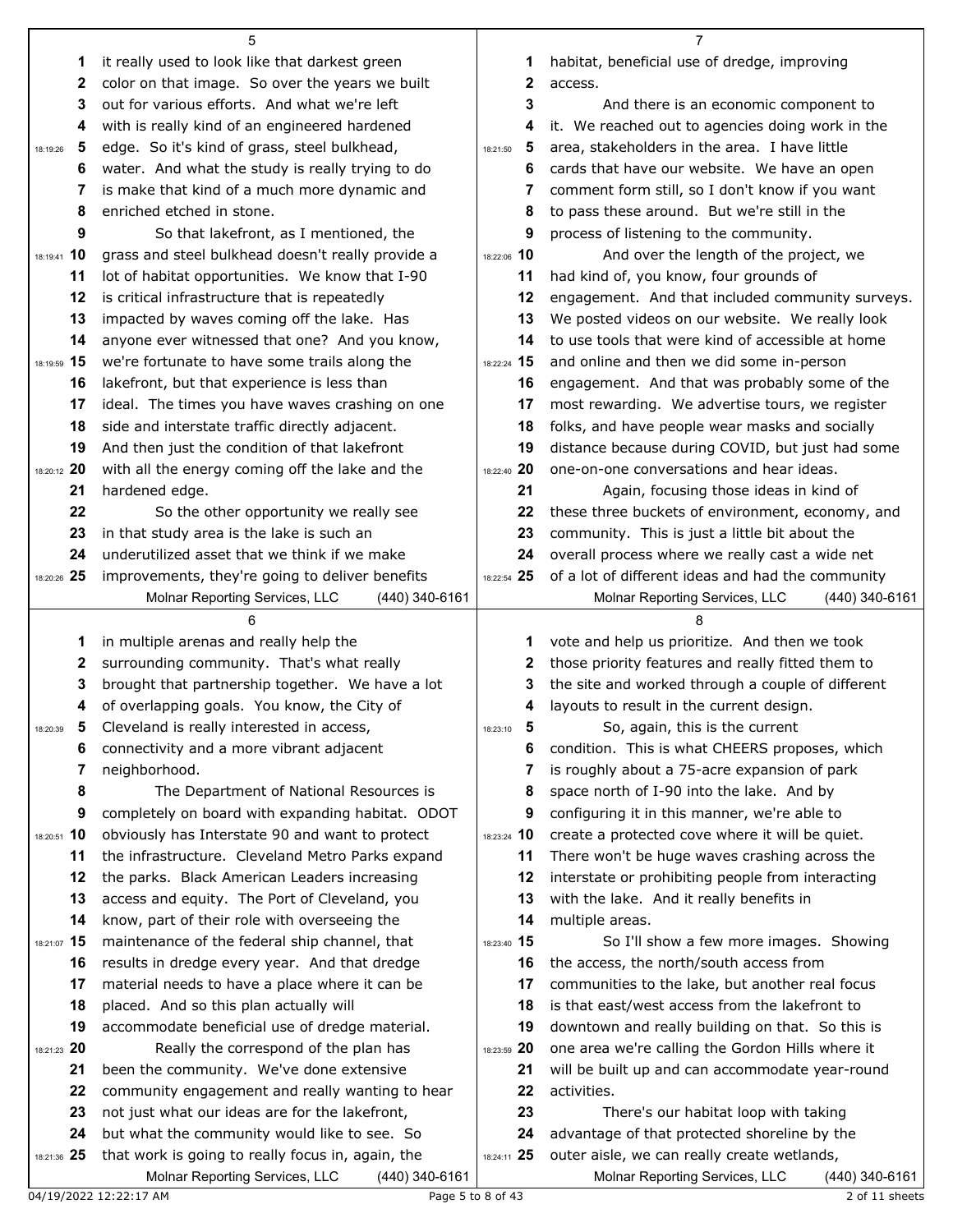|                   |                                                                                                     |                    | 11                                                                                       |
|-------------------|-----------------------------------------------------------------------------------------------------|--------------------|------------------------------------------------------------------------------------------|
| 1                 | dynamic habitat, boardwalks, get people really                                                      | 1                  | this next phase of design and really just look                                           |
| 2                 | out over the lake and have some thriving aquatic                                                    | 2                  | forward to seeing these improvements take place.                                         |
| 3                 | interest habitat, creating kind of a rocky shore                                                    | 3                  | So that's really all I had. And Sean                                                     |
| 4                 | where you can walk along the edge of the water                                                      | 4                  | and I are here to answer any questions or to                                             |
| 5<br>18:24:29     | and really engage more with the lake; can                                                           | 5<br>18:27:04      | listen to any comments.                                                                  |
| 6                 | accommodate paddle sports. Really just some                                                         | 6                  | MAYOR LICASTRO: So the reason I reached                                                  |
| 7                 | breathing space out along the water.                                                                | 7                  | out to Kelly and asked her to give us a                                                  |
| 8                 | We see just crazy demand at our other                                                               | 8                  | presentation is threefold. I wanted Bratenahl to                                         |
| 9                 | lakefront parks. We do see a lot of demand at                                                       | 9                  | be informed, I wanted them to be engaged, and I                                          |
| 18:24:46 10       | these existing parks and we just know that people                                                   | 18:27:14 10        | want them to be supportive. One thing that's                                             |
| 11                | love to get out close to the water. The views                                                       | 11                 | lacking to all of us who live in Cleveland, is                                           |
| 12                | back toward downtown are cool and dynamic as                                                        | 12                 | lakefront access. You've been to Chicago, they                                           |
| 13                | well. Fishing is a use that we see a lot of.                                                        | 13                 | embrace the lakefront. It doesn't really happen                                          |
| 14                | Any time you go out to the lakefront parks, there                                                   | 14                 | here in Cleveland. This is a bold concept. It                                            |
| 18:24:59 15       | are usually folks out there fishing, so we wanted                                                   | 18:27:29 15        | will take a few years to implement, but I think                                          |
| 16                | to listen to that demand and continue to                                                            | 16                 | it's a great opportunity to get people down to                                           |
| 17                | accommodate.                                                                                        | 17                 | the water and enjoy the water in a manner in                                             |
| 18                | We're starting to look into how we build<br>it. This is a cross-section that shows where            | 18<br>19           | which they can now not do.                                                               |
| 19<br>18:25:11 20 |                                                                                                     | 18:27:43 20        | I've seen way more of this than any of                                                   |
| 21                | some of that expanded habitat would be and just<br>highlight some of the natural resource benefits. | 21                 | you. Any questions from Council members first?<br>MS. HUFFMAN: What's a comfort --       |
| 22                | And we're just digging into the next                                                                | 22                 | MS. COFFMAN: Comfort station? That's a                                                   |
| 23                | phase. Between all the partners, including the                                                      | 23                 | fancy name for a restroom. It serves as a trail                                          |
| 24                | Port, we were able to obtain nearly \$4 million in                                                  | 24                 | and has some signage and benches, so it's a                                              |
| 18:25:30 25       | funding to proceed to the next stage of design.                                                     | 18:27:57 25        | little more than an restroom.                                                            |
|                   | Molnar Reporting Services, LLC<br>(440) 340-6161                                                    |                    | (440) 340-6161<br>Molnar Reporting Services, LLC                                         |
|                   |                                                                                                     |                    |                                                                                          |
|                   | 10                                                                                                  |                    | 12                                                                                       |
| 1                 | So we'll be looking at more technical                                                               | 1                  | MAYOR LICASTRO: It's easier to market                                                    |
| 2                 | requirements. And really getting this project                                                       | 2                  | it than as a comfort station. What about funding                                         |
| 3                 | shovel ready so that piece by piece it can be                                                       | 3                  | for this, Kelly, how is it being funded?                                                 |
| 4                 | implemented. And it's going to be probably a 15                                                     |                    | MS. COFFMAN: So far it's commitments                                                     |
| 5.<br>18:25:46    | to 20-year endeavor. And we're just excited to                                                      | 18:28:09           | from the six partners. We're able to leverage                                            |
| 6                 | be this far in the process. And that was really                                                     | 6                  | National Fish and Wildlife Foundation Grant. So                                          |
| 7                 | our intent from the beginning, that it's not just                                                   | 7                  | the combination of those two funding sources was                                         |
| 8                 | a pretty picture, it's something that can be                                                        | 8                  | nearly two million. And then the Port of                                                 |
| 9                 | built and can really serve the community.                                                           | 9                  | Cleveland was able to obtain maritime assistance                                         |
| 18:25:59 10       | In the meantime, we've been making other                                                            | 18:28:23 10        | funds to match that, so that's how we got to                                             |
| 11                | improvements. Last summer we had a ribbon                                                           | 11                 | nearly four million.                                                                     |
| 12                | cutting for a new comfort station along the                                                         | 12                 | We're really just keeping our eyes open                                                  |
| 13                | Cleveland lakefront bikeway along East 72nd.                                                        | 13                 | for any potential infrastructure funding, habitat                                        |
| 14                | It's a very high quality restroom with an                                                           | 14                 | funding. We're really, you know, hoping to bring                                         |
| 18:26:14 15       | overhang and a tramp head. We are developing                                                        | 18:28:39 15        | in outside funding to help a lot of this happen.                                         |
| 16                | contests for our community sailing center that                                                      | 16                 | MAYOR LICASTRO: So if the concept                                                        |
| 17                | would occur somewhere in this project center.                                                       | 17                 | happens as pictured, what's the approximate cost?                                        |
| 18<br>19          | This tremendous interest art, the media<br>was -- it was really exciting to see when the            | 18<br>19           | MS. COFFMAN: We don't have a really<br>detailed cost estimate, but it is in the range of |
| 18:26:30 20       | plan was complete last June just the response                                                       | 18:28:55 20        | \$300 million, which is equivalent to other major                                        |
| 21                | from the community and just the carried interest                                                    | 21                 | regional projects.                                                                       |
| 22                | and articles. And we had some ongoing engagement                                                    | 22                 | Sean, you're better at the numbers off                                                   |
| 23                | where we had community popup events in the parks                                                    | 23                 | the top of your head than I am.                                                          |
| 24                | this summer. And, again, we're still listening.                                                     | 24                 | MR. McDERMOTT: So if you look at the                                                     |
| 18:26:49 25       | We're going to continue that engagement through                                                     | 18:29:05 25        | cost that's been invested in the interbelt                                               |
| 3 of 11 sheets    | Molnar Reporting Services, LLC<br>(440) 340-6161                                                    | Page 9 to 12 of 43 | Molnar Reporting Services, LLC<br>(440) 340-6161<br>04/19/2022 12:22:17 AM               |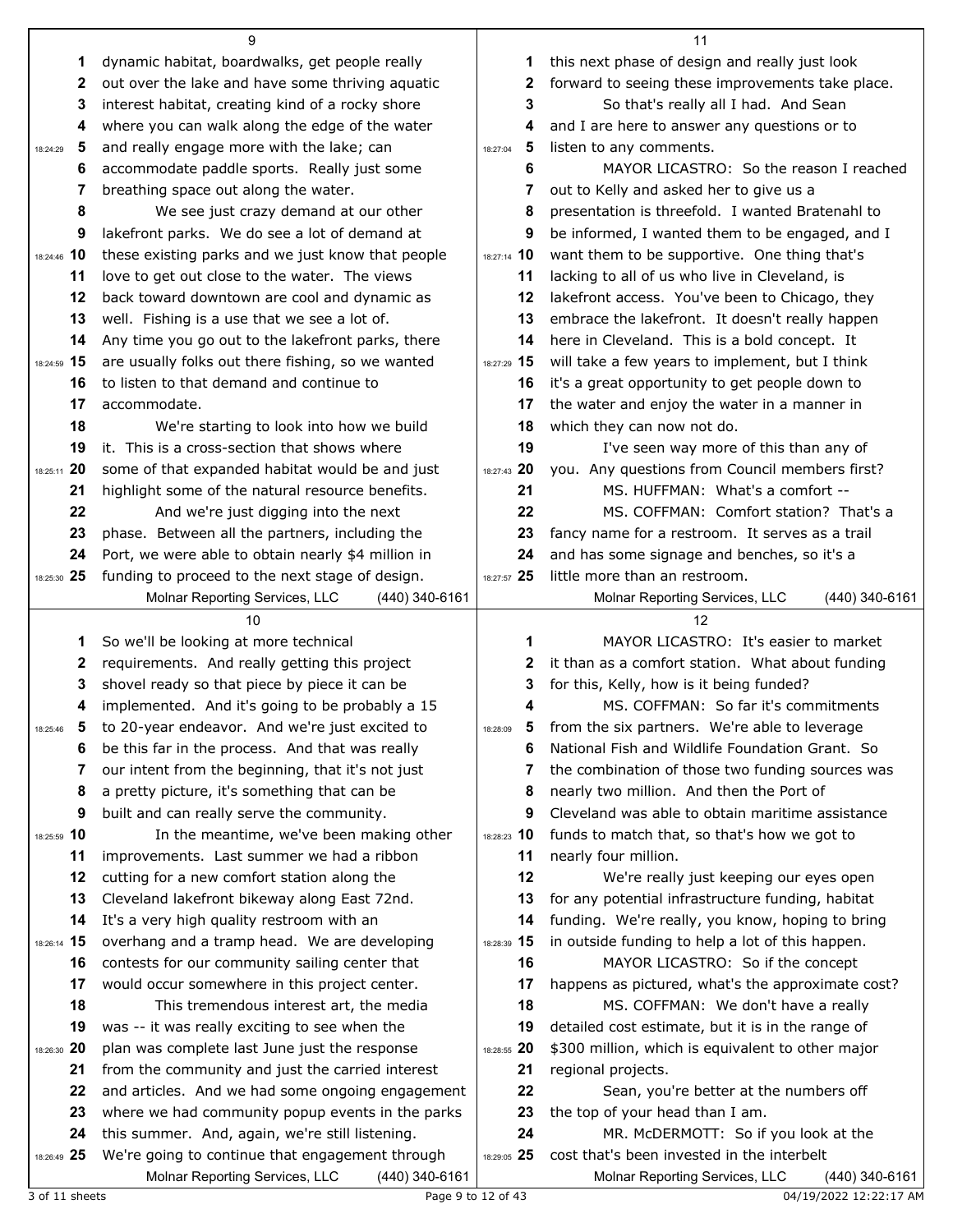|               | 13                                                                                                 |               | 15                                                                                             |
|---------------|----------------------------------------------------------------------------------------------------|---------------|------------------------------------------------------------------------------------------------|
| 1             | projects, they dwarf what we're proposing here at                                                  | 1             | lakefront nature preserve. So it's between where                                               |
| 2             | CHEERS by several hundreds of millions of                                                          | 2             | the former dike 14 and kind of those next park                                                 |
| 3             | dollars. Most recently the opportunity corridor,                                                   | 3             | areas. And the other kind of -- to the right,                                                  |
| 4             | nearly the same in terms of cost. When you look                                                    | 4             | that's the federal breakwall that is out in the                                                |
| 5<br>18:29:19 | at the west Shoreway, between West 73rd and the                                                    | 5<br>18:31:37 | water.                                                                                         |
| 6             | connection that was made and then downgrading of                                                   | 6             | MAYOR LICASTRO: So you can see where                                                           |
| 7             | the west Shoreway, that's about 90 million.                                                        | 7             | Burke Lakefront Airport is right there. The                                                    |
| 8             | So we really feel that this project has                                                            | 8             | marinas along the lakeshore are further west.                                                  |
| 9             | regional significance and bears -- not only does                                                   | 9             | You can see the marinas, they're not disturbed.                                                |
| 18:29:35 10   | it deserve the funding, but what it does for                                                       | 18:31:49 10   | It's really new construction. Keep in mind what                                                |
| 11            | neighborhoods and lakefront access is a huge                                                       | 11            | Kelly sort of went past this quickly, they have                                                |
| 12            | regional asset.                                                                                    | 12            | to have a place to dump dredgings. They don't                                                  |
| 13            | MAYOR LICASTRO: Realistically we'd like                                                            | 13            | have one right now. They need a place.                                                         |
| 14            | to have it happen tomorrow, but \$3 million                                                        | 14            | So the land on which this is going to be                                                       |
| 18:29:50 15   | investments take time. I applaud your team and                                                     | 18:32:03 15   | built will be built on the dredgings from the                                                  |
| 16            | the partners to think creatively and come up with                                                  | 16            | lake and river to give them the base they need to                                              |
| 17            | a concept really that's not seen anywhere in the                                                   | 17            | actually build this. So that's a small but                                                     |
| 18            | Cleveland area. I think it's really exciting.                                                      | 18            | significant point, because without that, this                                                  |
| 19            | Again, I'm glad I can define the acronym. I                                                        | 19            | doesn't happen. Without dredging the shipping                                                  |
| 18:30:05 20   | won't do it again. But I think it's really an                                                      | 18:32:18 20   | lanes won't remain open, et cetera. Yes, Mark.                                                 |
| 21            | opportunity to get people down to the lake and                                                     | 21            | MR. OREL: That's the question I want to                                                        |
| 22            | enjoy the lake that they really have not been                                                      | 22            | ask, because I thought the dredgings was                                                       |
| 23            | able to do prior. Joyce.                                                                           | 23            | regulated by the EPA.                                                                          |
| 24            | MS. BURKE-JONES: It's very exciting.                                                               | 24            | MS. COFFMAN: They are and there's a                                                            |
| 18:30:18 25   | Thank you so much for making the presentation.                                                     | 18:32:27 25   | state statute that prohibits open lake placement,                                              |
|               | Molnar Reporting Services, LLC<br>(440) 340-6161                                                   |               | Molnar Reporting Services, LLC<br>$(440)$ 340-6161                                             |
|               |                                                                                                    |               |                                                                                                |
|               | 14                                                                                                 |               | 16                                                                                             |
| 1             | Thank you for having this presentation made for                                                    | 1.            | that it needs to be in a confined. So the less                                                 |
| 2             | us, Mayor.                                                                                         | $\mathbf{z}$  | romantic view of these is they are confined                                                    |
| 3             | And we can access more information on                                                              | 3             | disposal facilities where dredge material that                                                 |
| 4             | your website to get into the details of all this?                                                  | 4             | has been, you know, evaluated and cleared will be                                              |
| 5<br>18:30:30 | MS. COFFMAN: Yes. Thank you, I was                                                                 | 5<br>18:32:48 | placed by the Army Corps.                                                                      |
| 6             | going to mention that.                                                                             | 6             | MR. OREL: I know it took dike 14 to be                                                         |
| 7             | Clevelandmetroparks.com/CHEERS. And it                                                             |               | open to the public a very long time before it was                                              |
| 8             | has the full study. There's a contact us form,                                                     | 8             | allowed to be.                                                                                 |
| 9             | but please feel free to reach out. It really                                                       | 9             | MS. COFFMAN: I think that was really                                                           |
| 18:30:43 10   | does comes to my e-mail box if you make a                                                          | 18:32:57 10   | informative for the Port. They've seen what a                                                  |
| 11            | comment.                                                                                           | 11            | great community benefit. And to start with the                                                 |
| 12            | MS. BURKE-JONES: I'm sure there's a lot                                                            | 12            | end in mind with these, we'll be able to design                                                |
| 13            | more involved than what you had a chance to tell                                                   | 13            | them and do the engineering so that it's as                                                    |
| 14            | us. I look forward looking at the website.                                                         | 14            | efficient as possible and really gets us the end                                               |
| 18:30:54 15   | MAYOR LICASTRO: And they consider                                                                  | 18:33:11 15   | result.                                                                                        |
| 16            | things like how does it change wave action?                                                        | 16            | MR. KESSELEM: The cove idea, is it                                                             |
| 17            | Everything -- it's very thorough study, but I                                                      | 17            | anticipated that no boating will be involved                                                   |
| 18            | think if that happens, when it happens, I think                                                    | 18            | inside that cove area?                                                                         |
| 19            | it will be a wonderful thing.                                                                      | 19            | MS. COFFMAN: We're still talking about                                                         |
| 18:31:04 20   | Any other questions from Council?                                                                  | 18:33:24 20   | it. The focus is really kind of a quiet space                                                  |
| 21            | FEMALE VOICE: I'm trying to get a                                                                  | 21            | and paddle sports, but there could be motorized                                                |
| 22            | handle of where this is. Is this going to be                                                       | 22            | boating. It would just be probably a no wake                                                   |
| 23            | connected down by where the dike is, dike 14?                                                      | 23            | zone and have restrictions.                                                                    |
| 24            | MS. COFFMAN: With this illustration                                                                | 24            | MR. KESSELEM: Those of us who have                                                             |
| 18:31:17 25   | kind of that triangle in the foreground is the<br>Molnar Reporting Services, LLC<br>(440) 340-6161 | 18:33:38 25   | lived on the lake recognize where Easterly<br>Molnar Reporting Services, LLC<br>(440) 340-6161 |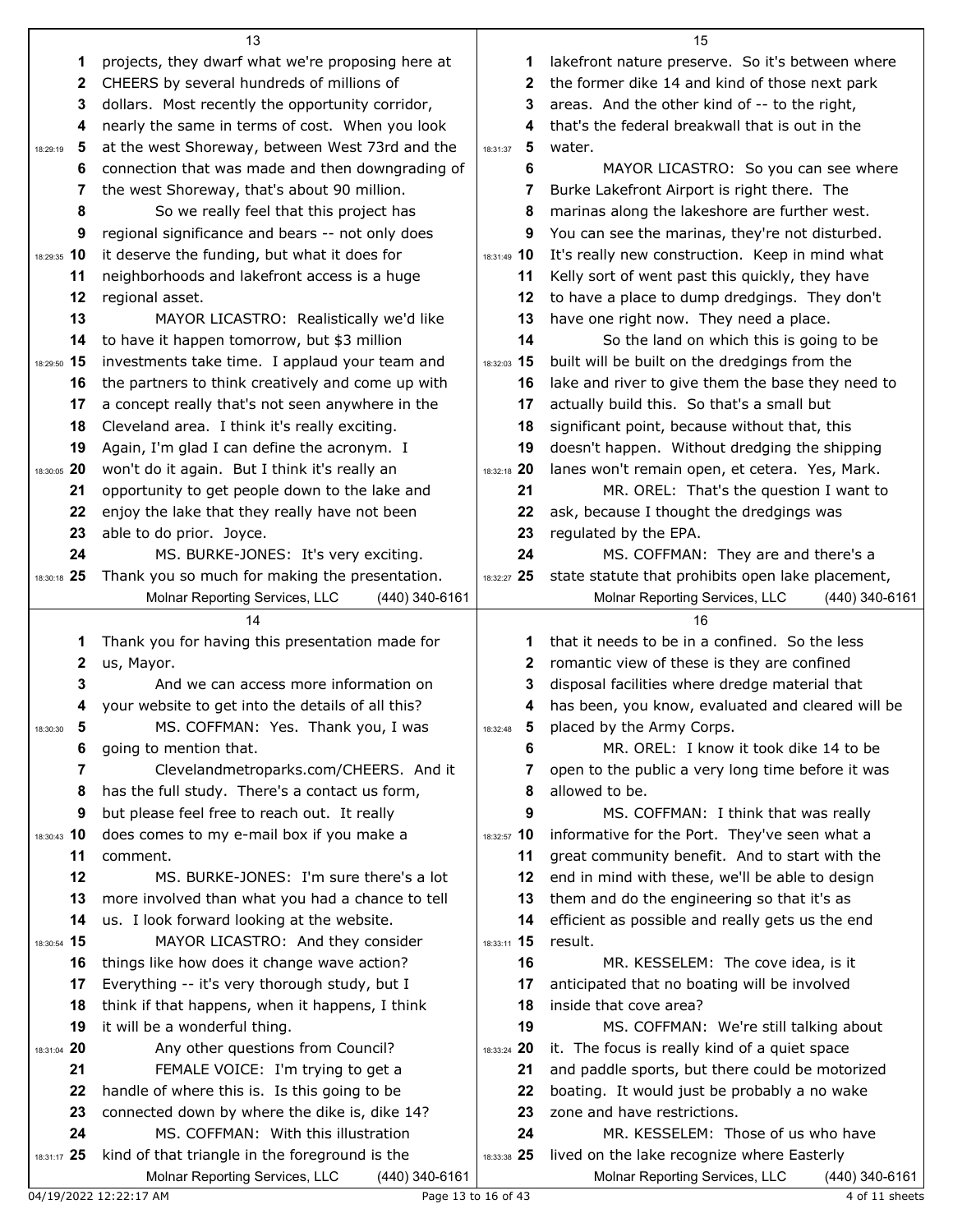|                | 17                                                                                     |                | 19                                                                                         |
|----------------|----------------------------------------------------------------------------------------|----------------|--------------------------------------------------------------------------------------------|
| 1              | Wastewater Treatment had their little cove area.                                       | 1              | for future docks?                                                                          |
| 2              | My family has lived right next door to it and                                          | 2              | MR. McDERMOTT: East 55th Marina just to                                                    |
| 3              | know that come the nice summer days, it is                                             | 3              | the west of here, we do have the ability to add                                            |
| 4              | jam-packed with boats. That would be something                                         | 4              | an additional slip. And we have anticipated that                                           |
| 5<br>18:33:55  | that I think would be a deterrent in that area.                                        | 5<br>18:36:01  | for sometime. At the eastern end of the basin of                                           |
| 6              | MS. COFFMAN: We're really kind of going                                                | 6              | East 55th Marina, we have space to add one more                                            |
| 7              | to be looking into the details and trying to, you                                      | 7              | dock, so if you wanted to in the future.                                                   |
| 8              | know, as in everything with Cleveland Metroparks,                                      | 8              | MR. GALESTOCK: Are you anticipating any                                                    |
| 9              | there's always a balance we try to look for. And                                       | 9              | additional parking needs?                                                                  |
| 18:34:10 10    | we may try it one way and if it doesn't work, go                                       | 18:36:24 10    | MR. McDERMOTT: Yeah, we will go through                                                    |
| 11             | back to the drawing board.                                                             | 11             | an entire parking analysis as part of CHEERS.                                              |
| 12             | MAYOR LICASTRO: I'd recommend you                                                      | 12             | Keep in mind we're years away from building the                                            |
| 13             | prohibit jet skis.                                                                     | 13             | surfaces. We'll plan for parking like we did at                                            |
| 14             | MR. KESSELEM: Seriously. They will                                                     | 14             | Edgewater and East 72nd.                                                                   |
| 18:34:23 15    | come. You know that they will come.                                                    | 18:36:37 15    | MR. GALESTOCK: I live at the far west                                                      |
| 16             | MAYOR LICASTRO: What Mr. Kesselem is                                                   | 16             | end. And it's interesting in the summertime the                                            |
| 17             | talking about is the old White City Beach, which                                       | 17             | noise level as the western winds bring that                                                |
| 18             | is really an outfall for Northeast Regional, but                                       | 18             | across Bratenahl, you know when it's a Saturday                                            |
| 19             | it's a breakwall and boaters find it. Even                                             | 19             | night. So I'm hoping you'll be cognizant of                                                |
| 18:34:36 20    | though they shouldn't be there after a rain                                            | 18:36:51 20    | making sure that there's plenty of law and order                                           |
| 21             | event, they find it. So if that's built, boaters                                       | 21             | in your proposal.                                                                          |
| 22             | will be looking for it.                                                                | 22             | MR. McDERMOTT: That will be the                                                            |
| 23             | Is there another question? Yes, Keith.                                                 | 23             | expectation.                                                                               |
| 24             | MR. GALESTOCK: Mine is much on the same                                                | 24             | MS. COFFMAN: The plan does propose                                                         |
| 18:34:48 25    | vein. What kind of aquatic traveler are you                                            | 18:37:06 25    | continuation of Lake Shore Boulevard across the                                            |
|                | Molnar Reporting Services, LLC<br>$(440)$ 340-6161                                     |                | Molnar Reporting Services, LLC<br>(440) 340-6161                                           |
|                |                                                                                        |                |                                                                                            |
|                | 18                                                                                     |                | 20                                                                                         |
| 1              | allow through there? How deep do you anticipate                                        | 1              | north side of Interstate 90. So if you're                                                  |
| 2              | that cove will be, the depth of water?                                                 | 2              | visiting one area of the park, you no longer have                                          |
| 3              | MS. COFFMAN: The lake off East 72nd due                                                | 3              | to get on the highway to get to the next area of                                           |
| 4              | to that previous filling activity is already                                           | 4              | the park. So I think it's going to feel like a                                             |
| 18:35:04       | 5 about 20 feet deep. So that's one reason we're                                       | 5.<br>18:37:18 | much more -- even though 75 acres is significant,                                          |
| 6              | not showing a swimming beach, is there is a                                            | 6              | it's going to feel even larger because it will be                                          |
| 7              | significant drop.                                                                      | 7              | connected.                                                                                 |
| 8              | MR. GALESTOCK: And the Coast Guard will                                                | 8              | MAYOR LICASTRO: We're at the table with                                                    |
| 9              | be anticipated to patrol that cove?                                                    | 9              | this, so we will be engaged.                                                               |
| 18:35:16 10    | MS. COFFMAN: That's a great partner to                                                 | 18:37:30 10    | MS. COFFMAN: Yes, very much.                                                               |
| 11             | bring into our discussions. We do have a marine                                        | 11             | MAYOR LICASTRO: We'll make sure that                                                       |
| 12             | patrol of Cleveland Metroparks, but definitely                                         | 12             | Bratenahl's interests are well represented.                                                |
| 13             | the broader support would be good.                                                     | 13             | MR. KESSELEM: Is this in conjunction                                                       |
| 14             | MAYOR LICASTRO: I'm sure ODNR will be                                                  | 14             | with demolition of the CEI plant?                                                          |
| 15<br>18:35:26 | in the meeting as well.                                                                | 18:37:41 15    | MS. COFFMAN: That was a separate effort                                                    |
| 16             | MS. COFFMAN: Yes.                                                                      | 16             | that was undertaken and it's really under the                                              |
| 17             | MAYOR LICASTRO: The disposal area you                                                  | 17             | City of Cleveland's bailiwick. They have a                                                 |
| 18             | see is the land. That's what will be defined                                           | 18             | couple of concepts for potential reuse of that                                             |
| 19             | disposal.                                                                              | 19             | site, but that's involved with the First Energy                                            |
| 18:35:35 20    | MR. GALESTOCK: I have another question.                                                | 18:37:54 20    | situation.                                                                                 |
| 21             | Are you adding docks in this proposal? Are there                                       | 21             | MAYOR LICASTRO: Okay.                                                                      |
| 22             | any docks being added?                                                                 | 22             | MS. COFFMAN: Thank you again.                                                              |
| 23             | MS. COFFMAN: This proposal does not add                                                | 23             | MAYOR LICASTRO: Thank you. It's                                                            |
| 24             | docks, but it doesn't take any docks space away.                                       | 24             | exciting stuff.                                                                            |
| 18:35:49 25    | MR. GALESTOCK: Does it allocate space<br>Molnar Reporting Services, LLC (440) 340-6161 | 18:38:01 25    | So the facilities update. We have most<br>Molnar Reporting Services, LLC<br>(440) 340-6161 |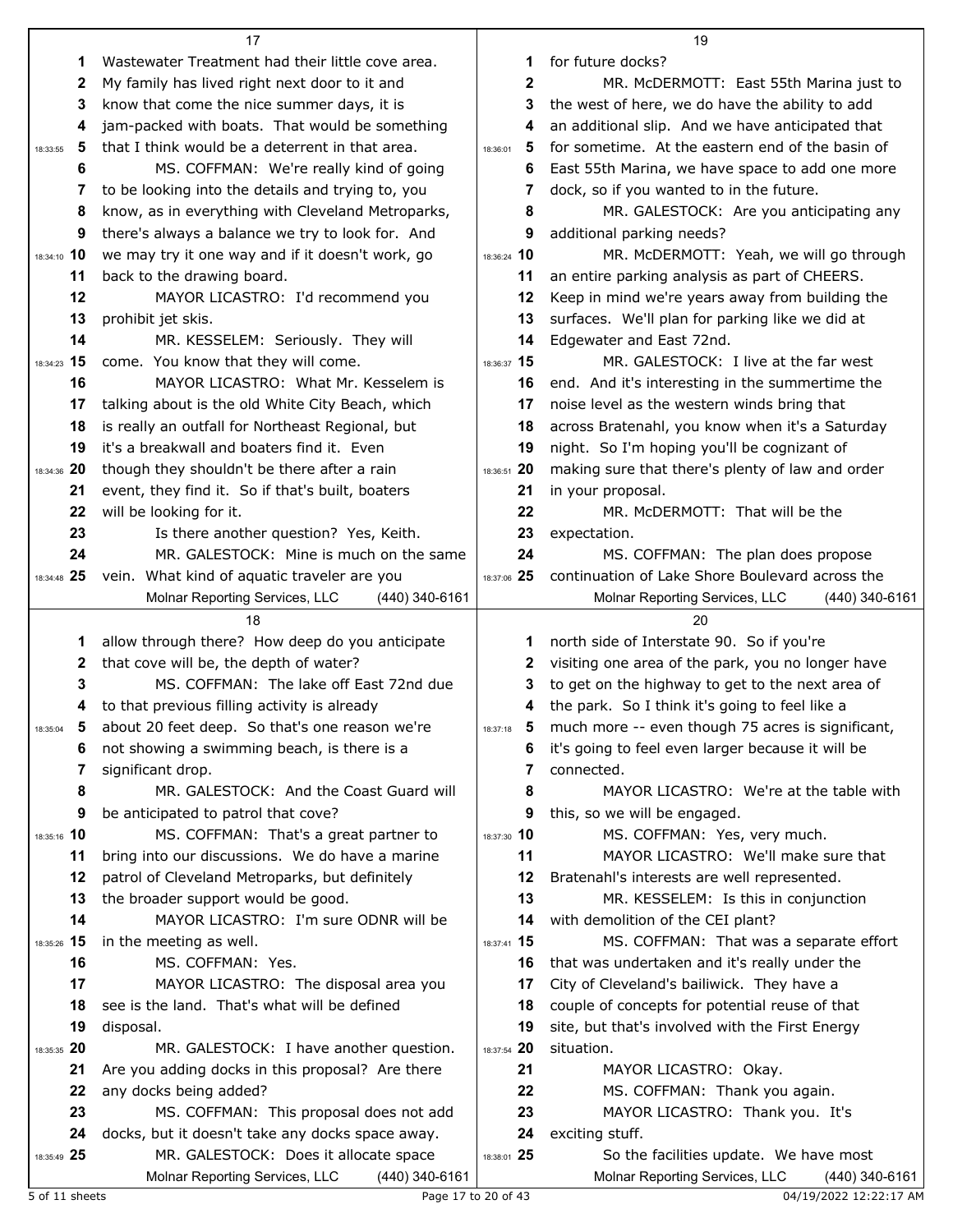|                | 21                                                 |               | 23                                                |
|----------------|----------------------------------------------------|---------------|---------------------------------------------------|
| 1              | of the team here from DS Architects. Jeff, Eric,   | 1.            | site or the site without the building. We're      |
| 2              | good to see you again. We had our first            | 2             | looking at every option. So what we've done       |
| 3              | visioning meeting yesterday. And Jeff will be      | 3             | since I met with you last is we went through all  |
| 4              | here on an ongoing basis month to month and keep   | 4             | the existing reports and studies.                 |
| 5<br>18:38:17  | Council and public informed of what is happening.  | 5<br>18:40:35 | We harbored, gained all the information           |
| 6              | Yesterday's meeting was pretty much for staff      | 6             | that we could from those as a very initial        |
| 7              | with citizens as well and others.                  | 7             | starting point to a conversation. It's great      |
| 8              | Go ahead, Jeff give us a quick recap.              | 8             | that those are done. We want to make sure we      |
| 9              | MR. MEYERS: Just a little bit of an                | 9             | don't lose that information, but it's important   |
| 18:38:37 10    | update. Kind of something I'll remind everybody    | 18:40:46 10   | we use that information to propel the team        |
| 11             | at the beginning of every update is the            | 11            | forward.                                          |
| 12             | feasibility study is looking at the four pillars   | 12            | The initial visioning session, which was          |
| 13             | of the architectural project as a whole. That's    | 13            | yesterday, was a lot of fun. It was three hours.  |
| 14             | the budget, schedule, program, what will be in     | 14            | It was very engaging. We take a very simple       |
| 18:38:52 15    | the facility and the quality of materials and      | 18:40:57 15   | approach to visioning. We sit down with the       |
| 16             | design.                                            | 16            | group. I believe there were nine from Bratenahl   |
| 17             | So we're trying to balance those four              | 17            | there, be it community members, the Police        |
| 18             | pillars, make sure this project is feasible so     | 18            | Department, administration. And we basically      |
| 19             | when we're ready to go forward, we know it will    | 19            | just ask describe the project in your own         |
| 18:39:04 20    | get done. It's a reoccurring theme that was        | 18:41:12 20   | thoughts. And it was a very dynamic, open         |
| 21             | talked about yesterday at the initial meeting was  | 21            | discussion with lots of points of view, which is  |
| 22             | this needs to move forward. We don't want it to    | 22            | what we want. So that gave us a big picture.      |
| 23             | be another study that we put on the shelf and      | 23            | And then I challenge everybody, which             |
| 24             | don't move forward with.                           | 24            | somewhat difficult, it sounds simple, but come up |
| 18:39:14 25    | At the end of that it's our job as the             | 18:41:24 25   | with one word that you know when this project is  |
|                | Molnar Reporting Services, LLC<br>$(440)$ 340-6161 |               | Molnar Reporting Services, LLC<br>(440) 340-6161  |
|                |                                                    |               |                                                   |
|                | 22                                                 |               | 24                                                |
| 1              | design lead to give a professional recommendation  | 1.            | done it's a success. And it's not allowed to be   |
| 2              | on what is the ideal situation for the future of   | 2             | budget and it's not allowed to be scheduled,      |
| 3              | the Bratenahl municipal building, be the admin,    | 3             | because those are permissions in play. Everybody  |
| 4              | the Community Center, police station, where those  | 4             | project is budget and schedule. Those will be     |
| 18:39:31       | 5 are going to be located. We're looking at three  | 18:41:37      | 5 our driving factors.                            |
| 6              | sites, which is what our proposal was for.         | 6             | We're going to distill those down and             |
| 7              | This site, the city administration                 | 7             | come up with three to five that really kind of    |
| 8              | police site and then what we're calling Bratenahl  | 8             | guide us on making some of those decisions that   |
| 9              | Center, which is where the old high school is      | 9             | aren't related to budget and schedule, because    |
| 18:39:43 10    | located. Those are the three sites we're           | $18:41:47$ 10 | there is a lot of other things this project needs |
| 11             | studying. There's no predetermined. We haven't     | 11            | to state. Some of the words that were used        |
| 12             | even started talking about which site are going    | 12            | yesterday was attraction, attraction to officers, |
| 13             | to work for which example. So that's a wide open   | 13            | attraction to future community members. There     |
| 14             | discussion.                                        | 14            | was one about community pride. How do we design   |
| 15<br>18:39:54 | There was a lot of debate yesterday                | 18:42:02 15   | this building to be for generations that maybe    |
| 16             | about which location for what reasons. They all    | 16            | aren't even born yesterday. It's a generation     |
| 17             | have merit. So it's our job to study those and     | 17            | project. So there were a lot more. Once we take   |
| 18             | to develop a way to analyze the different options  | 18            | all that information and distill it down, I'll    |
| 19             | and make that recommendation.                      | 19            | give more of an update on that.                   |
| 18:40:10 20    | MAYOR LICASTRO: By the way, we're also             | 18:42:15 20   | The other topics we talked about the              |
| 21             | looking at what it would cost to restore the       | 21            | history of Bratenahl. We talked about the         |
| 22             | existing structure. Right now everything is on     | 22            | difference between needs, what these different    |
| 23             | the table. Go ahead, Jeff.                         | 23            | parts of the community need versus what they      |
| 24             | MR. MEYERS: Everything is on the table.            | 24            | want. We're going to take them both into          |
| 18:40:22 25    | When I say this site, I mean this building and     | 18:42:28 25   | account. They're going to help us come up with a  |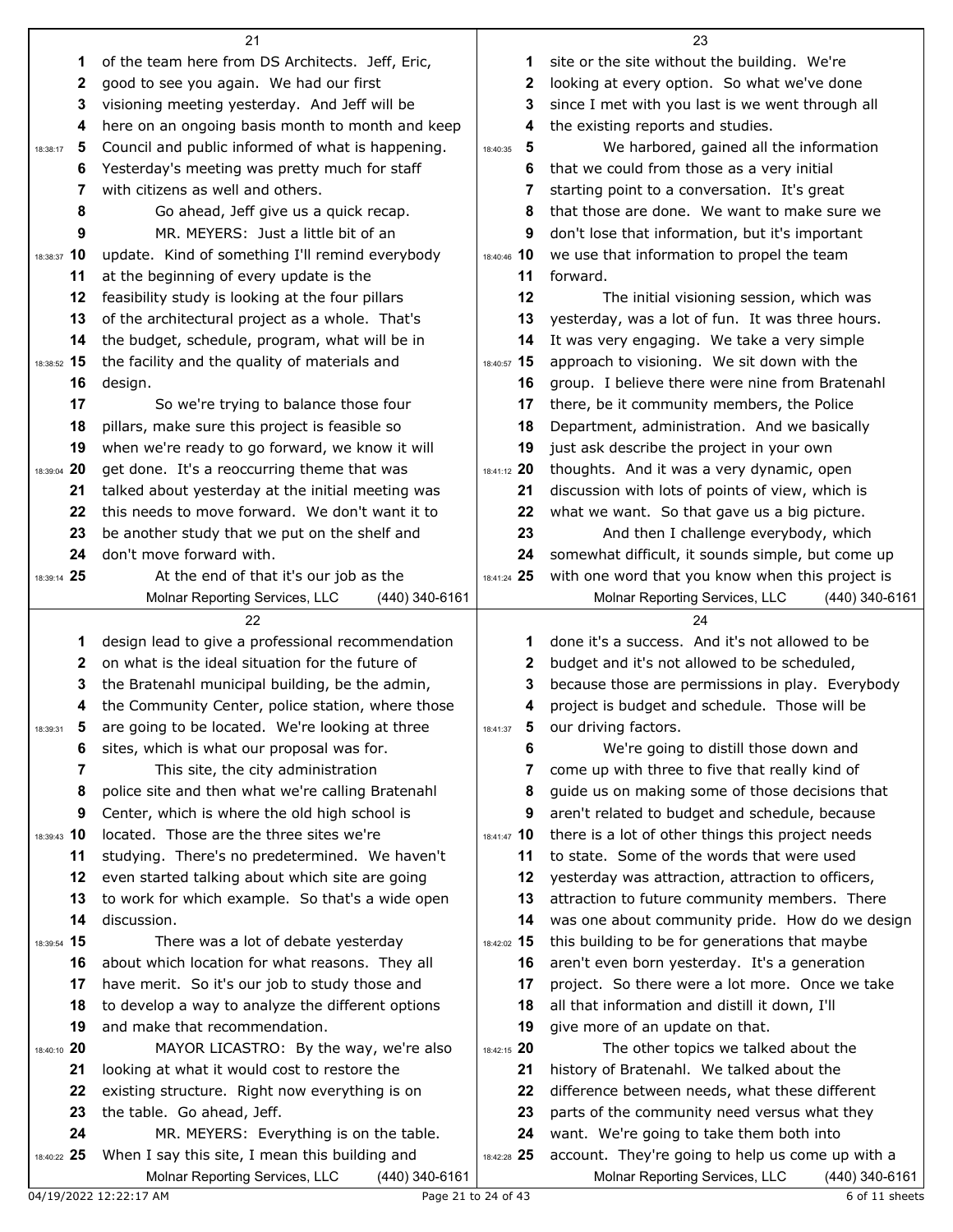|                   | 25                                                                                               |                   | 27                                                                               |
|-------------------|--------------------------------------------------------------------------------------------------|-------------------|----------------------------------------------------------------------------------|
| 1                 | range for construction cost. What it does to the                                                 | 1                 | That's my update.                                                                |
| $\mathbf{2}$      | and then we'll be able to do an analysis of which                                                | $\mathbf{2}$      | MAYOR LICASTRO: So let me add a couple                                           |
| 3                 | are the ones we can actually have and which ones                                                 | 3                 | of things. Certainly we have to find out what                                    |
| 4                 | we don't. We know what we need to have.                                                          | 4                 | the needs of the departments are. That's the                                     |
| 5<br>18:42:40     | We talked about the schedule. Right now                                                          | 5<br>18:44:49     | focus now. Council will be engaged on a monthly                                  |
| 6                 | we're shooting to be done with our study come                                                    | 6                 | basis. They'll get more engaged as we get closer                                 |
| 7                 | July, early July. So that's the progress we're                                                   | 7                 | to completion. And yes, the public will be                                       |
| 8                 | going there. That will allow us, if you choose,                                                  | 8                 | involved, because eventually if we renovate, if                                  |
| 9                 | to put it on the November ballot. If that's what                                                 | 9                 | we build new, we have to go to the ballot box.                                   |
| 18:42:55 10       | you choose, it will give us enough time to do                                                    | 18:45:06 10       | We're talking about millions of dollars we don't                                 |
| 11                | that.                                                                                            | 11                | have in the bank.                                                                |
| 12                | The next steps is we're going to start                                                           | 12                | So we'll take every opportunity, town                                            |
| 13                | in more in-depth programming study with all the                                                  | 13                | hall meetings, red light, green light where they                                 |
| 14                | different city stakeholders. And actually Friday                                                 | 14                | put various options on the board. Some are                                       |
| 18:43:08 15       | we're meeting with the police, Community Center                                                  | 18:45:19 15       | preferred, some are not, but the public will be                                  |
| 16                | and Sue and we're meeting with the Building<br>Department, also. So we're going to sit down,     | 16                | engaged in this thoroughly because it basically<br>comes down to your decision.  |
| 17<br>18          | spend an hour with each, really dig into what                                                    | 17<br>18          | But without data, we can't ask you to                                            |
| 19                | spaces do they currently have and we're going to                                                 | 19                | make an educated decision unless we have more                                    |
| 18:43:22 20       | challenge them to think about what spaces they                                                   | 18:45:31 20       | information. We're gathering information now.                                    |
| 21                | might want. And we'll do that with a bunch of                                                    | 21                | I've been to many of these vision sessions and                                   |
| 22                | existing analysis and information and knowledge                                                  | 22                | sometimes after an hour you're like can we please                                |
| 23                | that we have.                                                                                    | 23                | go home. This was very different. It was                                         |
| 24                | We'll be challenging the Police                                                                  | 24                | engaging, it was exciting. Everybody spoke,                                      |
| 18:43:34 25       | Department in particular have you thought about                                                  | 18:45:45 25       | everybody listened. And a lot of people that                                     |
|                   | Molnar Reporting Services, LLC<br>(440) 340-6161                                                 |                   | Molnar Reporting Services, LLC<br>$(440)$ 340-6161                               |
|                   |                                                                                                  |                   |                                                                                  |
|                   | 26                                                                                               |                   | 28                                                                               |
| 1                 | what this means. One of the big things when you                                                  | 1                 | were attendance hopefully agree with my                                          |
| 2                 | think about the Police Department is it does not                                                 | 2                 | assessment. I thought it was really a very                                       |
| 3                 | currently meet state code. It is grandfathered                                                   | 3                 | productive and moving in the right direction, so                                 |
| 4                 | in, but the way they have to operate does not                                                    | 4                 | we're off to a great start. We have a long way                                   |
| 5<br>18:43:47     | meet state code. So it's not safe for the                                                        | 5<br>18:46:00     | to go, but we have a relatively short period of                                  |
| 6                 | officers. We talked about it yesterday, but                                                      | 6                 | time. A ballot initiative must be on the ballot                                  |
| 7                 | sometimes there's been wrestling with detainees                                                  | 7                 | by August 6th for a November election. That's                                    |
| 8                 | in a four-by-four space. You have a public                                                       | 8                 | our goal and we hope to stay on track. We have                                   |
| 9                 | dispatch person six feet away from the detaining                                                 | 9                 | about 20 meetings we'll be doing over the next                                   |
| 18:44:05 10       | center. That's one of the things, many of the                                                    | 18:46:16 10       | four or five months and, yes, you will be                                        |
| 11                | things we'll decide in these programming                                                         | 11                | involved.                                                                        |
| 12                | sessions.                                                                                        | 12                | Any questions from Council? Yes, Joyce.                                          |
| 13                | Next Thursday we're meeting with the                                                             | 13                | MS. BURKE-JONES: So again, you're                                                |
| 14                | administration. We're going to discuss the                                                       | 14<br>18:46:29 15 | talking about all our departments are involved.                                  |
| 18:44:15 15<br>16 | Mayor's court and the fiscal. I think that's all                                                 | 16                | MR. MEYERS: Yes, all the departments.<br>And it's not a foregone conclusion new, |
| 17                | the different departments that we'll be meeting<br>with.                                         | 17                | renovation. It's not a foregone conclusion                                       |
| 18                | Our next meeting with that group as a                                                            | 18                | they'll all be together. One department, one --                                  |
| 19                | whole once we get all the programming done and                                                   | 19                | we'll break it up into admin, police, Community                                  |
| 18:44:24 20       | the next week we're going to take a week and a                                                   | 18:46:46 20       | Center. One of them might be in a separate                                       |
| 21                | half, two weeks to digest that, compile it, then                                                 | 21                | location than the other. There's no preconceived                                 |
| 22                | we're going to meet with that group again,                                                       | 22                | notion of where this is going to end up. I think                                 |
| 23                | depending how that goes, however it goes, I'll be                                                | 23                | that's important. We're coming in with fresh                                     |
| 24                | giving an update next month at the Council                                                       | 24                | eyes and looking at it from multiple different                                   |
| 18:44:36 25       | meeting on the progress that we're making.<br>Molnar Reporting Services, LLC<br>$(440)$ 340-6161 | 18:46:57 25       | ways.<br>Molnar Reporting Services, LLC<br>(440) 340-6161                        |

1.1.2.22:17 AM<br>
7 of 11 sheets Dage 25 to 28 of 43 04/19/2022 12:22:17 AM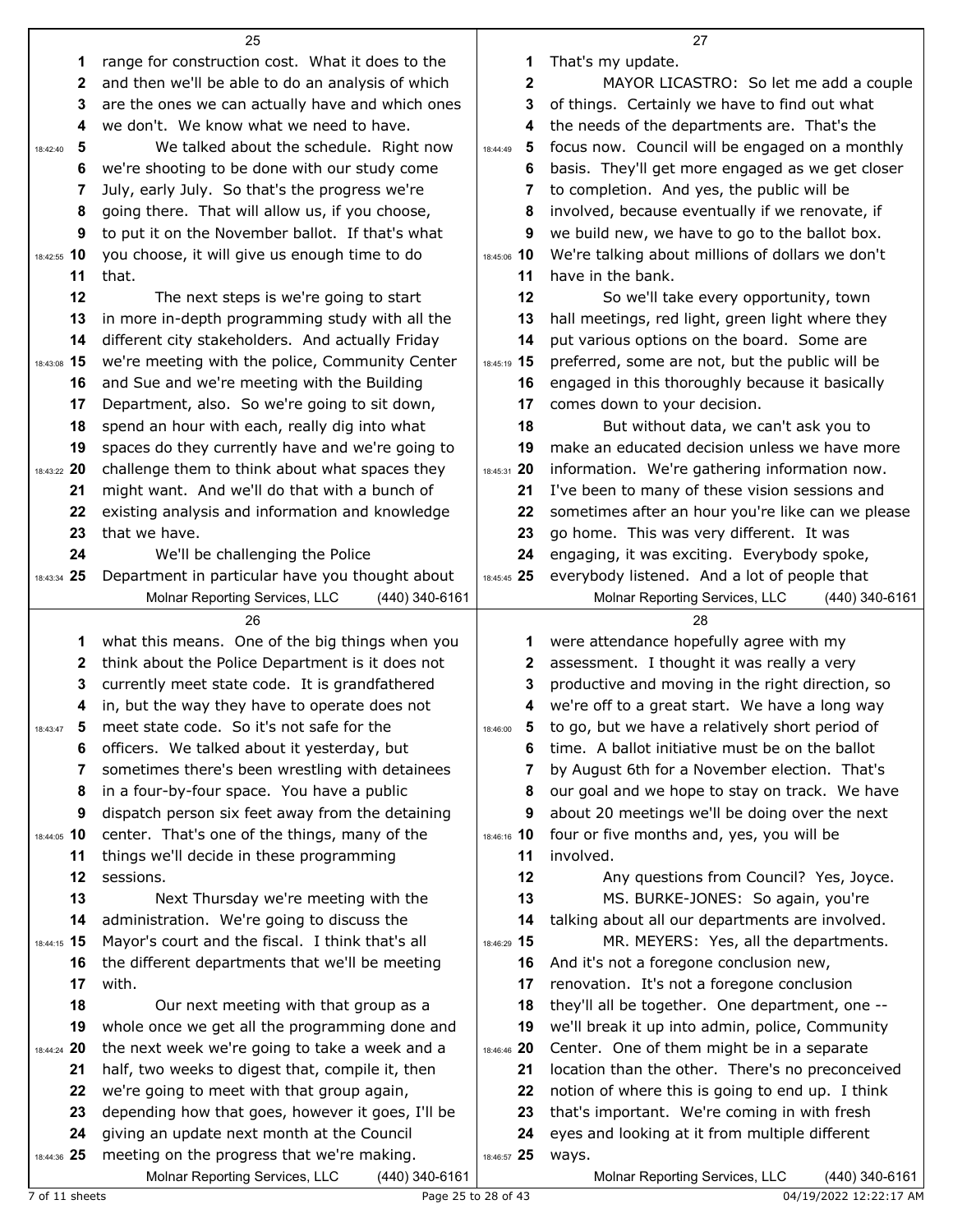|                   | 29                                                                  |                   | 31                                                                                             |
|-------------------|---------------------------------------------------------------------|-------------------|------------------------------------------------------------------------------------------------|
| 1                 | MAYOR LICASTRO: I did caution the group                             | 1                 | and I have talked and you passed an ordinance for                                              |
| 2                 | on want versus need. University Heights did a                       | 2                 | \$31,300. The agreements that have come to me are                                              |
| 3                 | study on a new police station and fire station.                     | 3                 | going to be at \$31,300. However, if Jeff and his                                              |
| 4                 | Everybody talked about what they wanted and they                    | 4                 | team needs money because they are looking at                                                   |
| 5<br>18:47:07     | came up with a \$50 million price tag. And now                      | 5<br>18:49:19     | something that was not within the original scope,                                              |
| 6                 | they're going back to square one to be more                         | 6                 | Jeff or somebody from the team will be coming to                                               |
| 7                 | reasonable for costs.                                               | 7                 | you asking that before it's spent. So you have a                                               |
| 8                 | We understand what comes out of our                                 | 8                 | \$31,300 amount on this now, but as it develops,                                               |
| 9                 | pockets is limited, so we have to make sure it is                   | 9                 | if it goes higher, Jeff will ask you in advance                                                |
| 18:47:19 10       | affordable. That was my first word offered and                      | 18:49:35 10       | before they take action.                                                                       |
| 11                | said he shot me down and said no, Mayor, you                        | 11                | MR. MEYERS: The simplest example would                                                         |
| 12                | can't say that word.                                                | 12                | be we'd like you to study a fourth site. We're                                                 |
| 13                | MR. MEYERS: Critical success factor.                                | 13                | happy to do. There will be a cost to do that.                                                  |
| 14                | MAYOR LICASTRO: I did mention                                       | 14                | We'll present that cost to you before we even                                                  |
| 18:47:30 15       | enhancement. It would enhance the function of                       | 18:49:46 15       | start.                                                                                         |
| 16                | our employees and departments, the function of                      | 16                | MR. MATTY: Correct. That's how it's                                                            |
| 17                | the Police Department. It would enhance the                         | 17                | structured financially. Thank you, Mayor.                                                      |
| 18                | Bratenahl community with the enhanced aesthetics.                   | 18                | MAYOR LICASTRO: Anyone else from                                                               |
| 19                | I think that's the word you allowed me to use is                    | 19                | Council? Ms. Huffman.                                                                          |
| 18:47:44 20       | enhancement.                                                        | 18:49:57 20       | MS. HUFFMAN: So I understand if I                                                              |
| 21                | MR. MEYERS: I think it's important to                               | 21                | listen, everybody will get a chance to                                                         |
| 22                | add on to that. We don't self-negotiate as a                        | 22                | participate in some form or fashion. I want to                                                 |
| 23                | team right now. We throw everything out on the                      | 23                | make sure that the community has ample time.                                                   |
| 24                | table because if you don't throw it out now, it                     | 24                | Like we all had three hours on the first meeting.                                              |
| 18:47:56 25       | will never get discussed. We throw it out there                     | 18:50:08 25       | I would hope that, you know, the community has                                                 |
|                   | Molnar Reporting Services, LLC<br>$(440)$ 340-6161                  |                   | Molnar Reporting Services, LLC<br>(440) 340-6161                                               |
|                   |                                                                     |                   |                                                                                                |
|                   | 30                                                                  |                   | 32                                                                                             |
| 1                 | and it will give us a place to back off from, so                    | 1                 | that same type of time over the course of a                                                    |
| 2                 | we know at what point what we absolutely need and                   | 2                 | couple of meetings or engagements or town halls                                                |
| 3                 | what we want and prioritize those. And if the                       | 3                 | so that they can express their feelings about                                                  |
| 4                 | budget allows, we'll pick them up. We need to                       | 4                 | what's been proposed to that point.                                                            |
| 18:48:08          | get it all on the table now and back into that.                     | 18:50:25          | My other point is even though I'm part                                                         |
| 6                 | We don't self-negotiate an idea out of the                          | 6                 | of Council, I'm still a resident, too. So I                                                    |
| 7                 | project.                                                            | 7                 | would like to be informed or know about when some                                              |
| 8                 | MAYOR LICASTRO: The studies that have                               | 8                 | of these things are happening where you can come                                               |
| 9                 | been gathering dust on the shelf now have a                         | 9                 | and sit in on, you know, you all's sessions if                                                 |
| 18:48:18 10       | purpose. They're reviewing the Doty Miller                          | 18:50:42 10       | you have some time to just be afforded that                                                    |
| 11                | report, the Van Auken Akins review of the old                       | 11                | opportunity to see what's going on and hear about                                              |
| 12                | high school. Allegro did a study as well. We're                     | 12                | it, as well.                                                                                   |
| 13<br>14          | looking at all those. They're looking at all of                     | 13<br>14          | MAYOR LICASTRO: It will be more than                                                           |
|                   | those to incorporate those that have been                           |                   | sitting there. You will be an active                                                           |
| 18:48:33 15<br>16 | discussed and engaged so that we have a starting                    | 18:50:50 15<br>16 | participant. We want feedback from residents.                                                  |
| 17                | point, but because of various factors, including                    | 17                | Does this make sense? Does that make sense?                                                    |
| 18                | the note, which we have to start to pay down in                     | 18                | What do you prefer? You've seen they put it on                                                 |
| 19                | 2023, we have a firewall.<br>We're going to have to make a decision | 19                | the board, everyone gets a red dot and a green<br>dot. Don't like these, love these. Again, we |
| 18:48:47 20       | on what we do with these facilities, hopefully by                   | 18:51:04 20       | need to engage the residents, because this is a                                                |
| 21                | the end of this year. So like it or not, we're                      | 21                | building where we'll all participate and                                                       |
| 22                | going to be making decisions, because we need to                    | 22                | employees, residents as well. Trust me, if we                                                  |
| 23                | and we have to.                                                     | 23                | don't involve the residents, it's never going to                                               |
| 24                | Anyone else from Council? Mr. Matty.                                | 24                | resonate and pass. So trust me, we're going to                                                 |
| 18:49:00 25       | MR. MATTY: So that Council knows, Jeff                              | 18:51:20 25       | involve everybody as much as you want to be                                                    |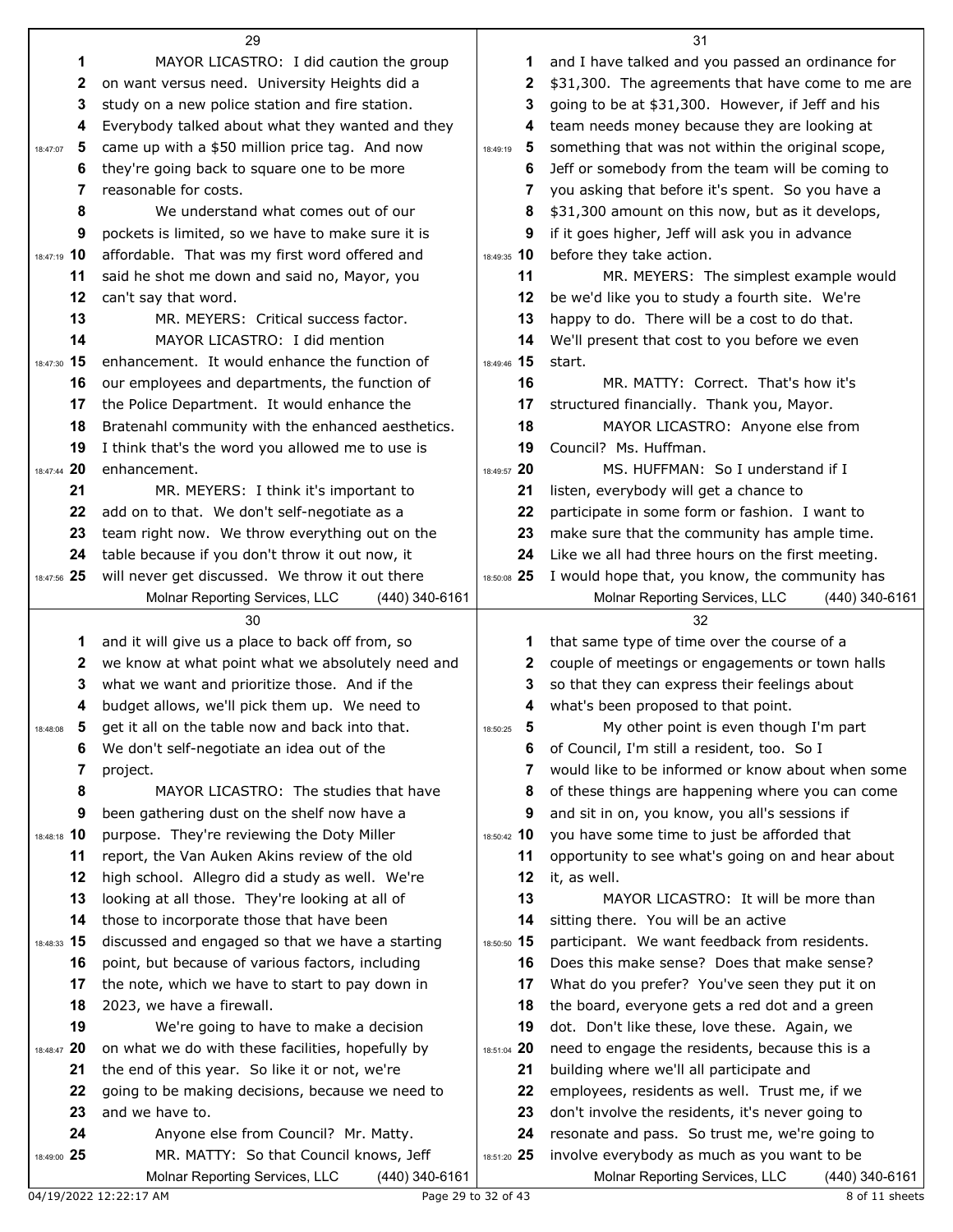|                   | 33                                                                                               |                   | 35                                                                                               |
|-------------------|--------------------------------------------------------------------------------------------------|-------------------|--------------------------------------------------------------------------------------------------|
| 1                 | involved.                                                                                        | 1                 | MR. GALESTOCK: Are you the company that                                                          |
| 2                 | Initially this has to be done. We're                                                             | 2                 | is the firm that is also looking at the                                                          |
| 3                 | starting off with baby steps, but down the road                                                  | 3                 | previously compiled numbers for renovation? Will                                                 |
| 4                 | if you look at the timeline, town hall meetings,                                                 | 4                 | those be updated as part of this?                                                                |
| 5<br>18:51:30     | engagement meetings, vision meetings are all part                                                | 5<br>18:53:31     | MR. MEYERS: Yeah, those will be                                                                  |
| 6                 | of the process.                                                                                  | 6                 | updated. We will also at a very high level talk                                                  |
| 7                 | Anyone else on Council? Anyone else                                                              | 7                 | about what happens if one of the sites is not                                                    |
| 8                 | from the audience? Patty.                                                                        | 8                 | selected and it could be a potential private                                                     |
| 9                 | PATTY: I would like to be involved. I                                                            | 9                 | development. And we'll develop some ranges in                                                    |
| 18:51:43 10       | don't know if you're going to communicate, unless                                                | 18:53:45 10       | what that impact might be. We'll also be looking                                                 |
| 11                | you already have and I dropped the ball, to be                                                   | 11                | at, you know, sometimes we do a stand-alone                                                      |
| 12                | involved to be in on some of these meetings and                                                  | 12                | police station as an for example, and it's an                                                    |
| 13                | give my opinions. How is that going to be                                                        | 13                | existing 5,000 square feet and we're going to do                                                 |
| 14                | communicated to the resident?                                                                    | 14                | a brand-new high energy efficient building, but                                                  |
| 18:51:57 15       | MAYOR LICASTRO: So we put together                                                               | 18:53:59 15       | it's 10,000 square feet. Well, it might actually                                                 |
| 16                | what's called the initial committee, the steering                                                | 16                | take more to operate that facility than the old                                                  |
| 17                | committee. It's already 13 people. We can't get                                                  | 17                | facility, so we'll be talking about what the                                                     |
| 18                | much bigger than that because it becomes                                                         | 18                | operational costs are of the building.                                                           |
| 19                | unwieldily. Down the road we'll be looking for                                                   | 19                | MR. GALESTOCK: You'll talk about the                                                             |
| 18:52:09 20       | other residents to participate as well in this                                                   | 18:54:10 20       | need, any building is an asset and an expense.                                                   |
| 21                | initial discussion and otherwise. So thank you                                                   | 21                | MR. MEYERS: Yes, exactly.                                                                        |
| 22                | for volunteering. Be careful when you volunteer,                                                 | 22                | MAYOR LICASTRO: Not only construction                                                            |
| 23                | because we will take advantage of that.                                                          | 23                | cost, but soft costs will be included as well.                                                   |
| 24                | PATTY: I know.                                                                                   | 24                | Cost this much to build, cost this much to buy                                                   |
| 18:52:20 25       | MR. MEYERS: The reason it hasn't been                                                            | 18:54:25 25       | tables, chairs, desks, whatever. I'm confident                                                   |
|                   | Molnar Reporting Services, LLC<br>(440) 340-6161                                                 |                   | Molnar Reporting Services, LLC<br>$(440)$ 340-6161                                               |
|                   |                                                                                                  |                   |                                                                                                  |
|                   | 34                                                                                               |                   | 36                                                                                               |
| 1                 | communicated yet is it's really hard to pick a                                                   | 1.                | once we're done with this, we will have all the                                                  |
| 2                 | date when we're starting this. It's a fluid                                                      | $\mathbf{2}$      | data compiled and we'll be able to share it with                                                 |
| 3                 | process. We want to get the process to a point                                                   | 3                 | you. And we hope to have every question answered                                                 |
| 4                 | where there's a lot of movement still, but we can                                                | 4                 | before it's asked. We're going to be that                                                        |
|                   | actually suggest this is where we're going so far                                                | 5.                | thorough and they certainly won't leave anything                                                 |
| 6                 | so we can get a reaction and comments. So that's                                                 | 6                 | unturned.                                                                                        |
| 7                 | why a date hasn't been set yet. We're likely to                                                  | 7                 | Keith, did you have another question?                                                            |
| 8                 | set that date coming up in the next couple weeks                                                 | 8                 | MR. GALESTOCK: I have two. One, can I                                                            |
| 9                 | for the initial meeting, which as an                                                             | 9                 | ask you personally a commitment to make sure that                                                |
| 18:52:43 10       | architectural firm, if the Mayor came to me, we                                                  | 18:54:55 10       | no matter what happens, whatever decision is                                                     |
| 11                | had a nice conversation before we were hired,                                                    | 11                | made, that there will always be sufficient free                                                  |
| 12                | came to me and said I don't want the community                                                   | 12                | space of Bratenahl at the historical society?                                                    |
| 13                | involved, I would say we're not the architect for                                                | 13                | MAYOR LICASTRO: Absolutely. And by the                                                           |
| 14                | you.                                                                                             | 14                | way, Keith has stepped into the breach. As you                                                   |
| 18:52:51 15       | We only have successful projects with                                                            | 18:55:11 15       | all know, the Beckenbachs are leaving Bratenahl.                                                 |
| 16                | community. I'm going to knock because there's                                                    | 16                | And Keith has stepped forward and offered to over                                                |
| 17                | wood here, I've never been here where the levy                                                   | 17                | as the president of that organization. Thank you                                                 |
| 18<br>19          | did not get passed. Sometimes it's been two                                                      | 18<br>19          | for doing that, Keith.                                                                           |
|                   | times, but I've never been on it. And that's                                                     |                   | MR. GALESTOCK: Thank you. I'm interim                                                            |
| 18:53:04 20<br>21 | because the Mayor says the community has to be                                                   | 18:55:25 20<br>21 | until our annual meeting. The president of the<br>historical society would love to be one of the |
| 22                | engaged from the beginning. They have to become<br>champions of it. And in order to do that, the | 22                | stakeholders whenever it's advisable in the                                                      |
| 23                | project has to speak to the community from the                                                   | 23                | discussion.                                                                                      |
| 24                | community.                                                                                       | 24                | MAYOR LICASTRO: Trust me, everyone will                                                          |
| 18:53:14 25       | MAYOR LICASTRO: Mr. Galestock.                                                                   | 18:55:38 25       | be engaged.                                                                                      |

9 of 11 sheets **Example 23** to 36 of 43 04/19/2022 12:22:17 AM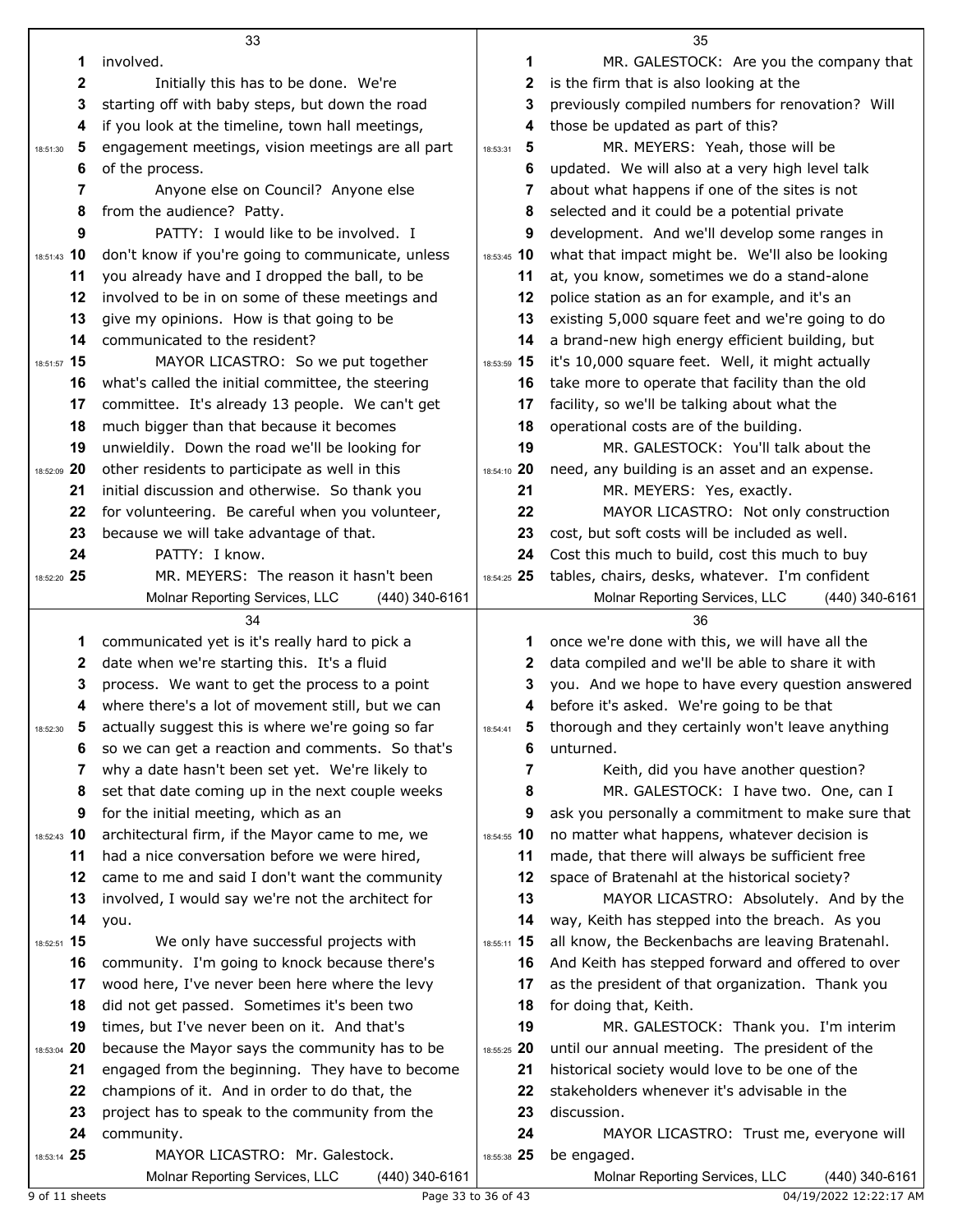|                | 37                                                                                | 39            |                                                                                |  |
|----------------|-----------------------------------------------------------------------------------|---------------|--------------------------------------------------------------------------------|--|
| 1              | MR. GALESTOCK: My last question is what                                           | 1             | perspective that's already on the books, the                                   |  |
| 2              | kinds of thoughts have you had about if this was                                  | 2             | service garage cost \$2 million to build. Now,                                 |  |
| 3              | to go on a levy proposal, what millage are you                                    | 3             | probably more than that, but as far as the                                     |  |
| 4              | comfortable putting before the Village? What's                                    | 4             | millage, again, if we as a Council, we as a body,                              |  |
| -5<br>18:55:53 | your maximum millage you think would float the                                    | 5<br>18:58:00 | we have to attest to the ballot. And nobody                                    |  |
| 6              | votes?                                                                            | 6             | sitting up here will attest something to the                                   |  |
| 7              | MAYOR LICASTRO: So one thing we don't                                             | 7             | ballot that don't think will pass.                                             |  |
| 8              | get caught up initially is budget, but to think                                   | 8             | Yes, Ms. Meade.                                                                |  |
| 9              | that this community could pay for a \$50 million                                  | 9             | MS. MEADE: Thank you. Just to clarify,                                         |  |
| 18:56:05 10    | building is not going to happen. It's just not                                    | 18:58:11 10   | when you say residents will be involved, does                                  |  |
| 11             | going to happen. I come up with some of my                                        | 11            | that mean residents will have input into the                                   |  |
| 12             | ideas. I'm not going to share them with the                                       | 12            | needs and wants as well?                                                       |  |
| 13             | group right now. I don't want to go on record                                     | 13            | MR. MEYERS: Absolutely.                                                        |  |
| 14             | with that, but less is more when it comes to a                                    | 14            | MS. MEADE: Okay. And then will those                                           |  |
| 18:56:18 15    | tax initiative.                                                                   | 18:58:23 15   | meetings be posted as public meetings?                                         |  |
| 16             | We're looking at a bond issue, probably                                           | 16            | MAYOR LICASTRO: Pat, if the residents                                          |  |
| 17             | for 30 years, but what the millage is, I really                                   | 17            | are involved, they would obviously be public                                   |  |
| 18             | can't share my thoughts on that, although I have                                  | 18            | meetings.                                                                      |  |
| 19             | some. It's got to be something that people can                                    | 19            | MS. MEADE: Just want it on the record.                                         |  |
| 18:56:29 20    | afford. And it gives us what we need to be a                                      | 18:58:33 20   | And then who are the members of the steering                                   |  |
| 21             | viable administration, Police Department. I                                       | 21            | committee?                                                                     |  |
| 22             | mean, we have to be more competitive to attract                                   | 22            | MAYOR LICASTRO: It's basically staff,                                          |  |
| 23             | and retain police officers. And police officers,                                  | 23            | department heads with Roy Call and Russell                                     |  |
| 24             | the Police Department can't function without                                      | 24            | O'Rourke who have done their own initial                                       |  |
| 18:56:48 25    | administration. We need to have a recreation                                      | 18:58:46 25   | assessments of the buildings and presented to the                              |  |
|                | Molnar Reporting Services, LLC<br>(440) 340-6161                                  |               | Molnar Reporting Services, LLC<br>$(440)$ 340-6161                             |  |
|                |                                                                                   |               |                                                                                |  |
|                | 38                                                                                |               | 40                                                                             |  |
| 1              | facility for people who don't belong to Shoreby                                   | 1             | Council.                                                                       |  |
| 2              | or Bratenahl Place.                                                               | $\mathbf{2}$  | MS. MEADE: And then last when you were                                         |  |
| 3              | MR. GALESTOCK: My point was there is a                                            | 3             | talking about total cost and the service building                              |  |
| 4              | school of thought to say you might want to go                                     | 4             | was 2.1 and they said they were going to do total                              |  |
| 18:57:00       | about -- you can go about this the opposite                                       | 18:58:56      | cost. There were additional costs and they have                                |  |
| 6              | direction, which is everybody wants everything                                    | 6             | not ever been able to say what the actual total                                |  |
| 7              | for \$50 million until they see the price tag and                                 | 7             | costs were. So whatever happened with that                                     |  |
| 8              | then it falls to pieces.                                                          | 8             | building, there needs to be some improvements                                  |  |
| 9              | MAYOR LICASTRO: I mentioned University                                            | 9             | built into this process.                                                       |  |
| 18:57:13 10    | Heights made that mistake. We'll be creative. I                                   | 18:59:08 10   | MAYOR LICASTRO: Soft costs will be part                                        |  |
| 11             | mean, if you want to name the new facility the                                    | 11            | of the estimate.                                                               |  |
| 12             | Keith Galestock facility for a million dollars,                                   | 12            | MS. MEADE: That was it. Thank you.                                             |  |
| 13             | we'll be creative with that. I have a number in                                   | 13            | MAYOR LICASTRO: Any other questions?                                           |  |
| 14             | mind. I'm not going to share it with the group,                                   | 14            | I'm telling you, this is exciting. It's exciting                               |  |
| 18:57:27 15    | because I don't want to be locked into that                                       | 18:59:16 15   | to talk about. These are generational decisions                                |  |
| 16             | number until we actually see what we need as                                      | 16            | for Bratenahl. Maybe it doesn't -- it's not                                    |  |
| 17             | opposed to what we want.                                                          | 17            | something that really affects me. There's been                                 |  |
| 18             | MR. MEYERS: There's two ways to go                                                | 18            | three generations of Licastros in the Village.                                 |  |
| 19             | about it. Our way is to define needs and wants,                                   | 19            | I'm not sure how many more there will be. This                                 |  |
| 18:57:36 20    | develop the budget of what that would cost and                                    | 18:59:29 20   | is something that will help us five years, 10                                  |  |
| 21             | then have a discussion are we going to get that?                                  | 21            | years, 50 years, even 100 years. We made due                                   |  |
| 22             | Do we need to cut more or can we add more?                                        | 22            | with the buildings we have now since 1906 and                                  |  |
| 23             | That's why we prefer not to start with a budget                                   | 23            | 1916. So these are major decisions for multiple                                |  |
| 24             | in mind.                                                                          | 24            | generations. Thank you, Jeff.                                                  |  |
| 18:57:49 25    | MAYOR LICASTRO: If you want a<br>Molnar Reporting Services, LLC<br>(440) 340-6161 | 18:59:47 25   | Roy, want to add anything?<br>Molnar Reporting Services, LLC<br>(440) 340-6161 |  |